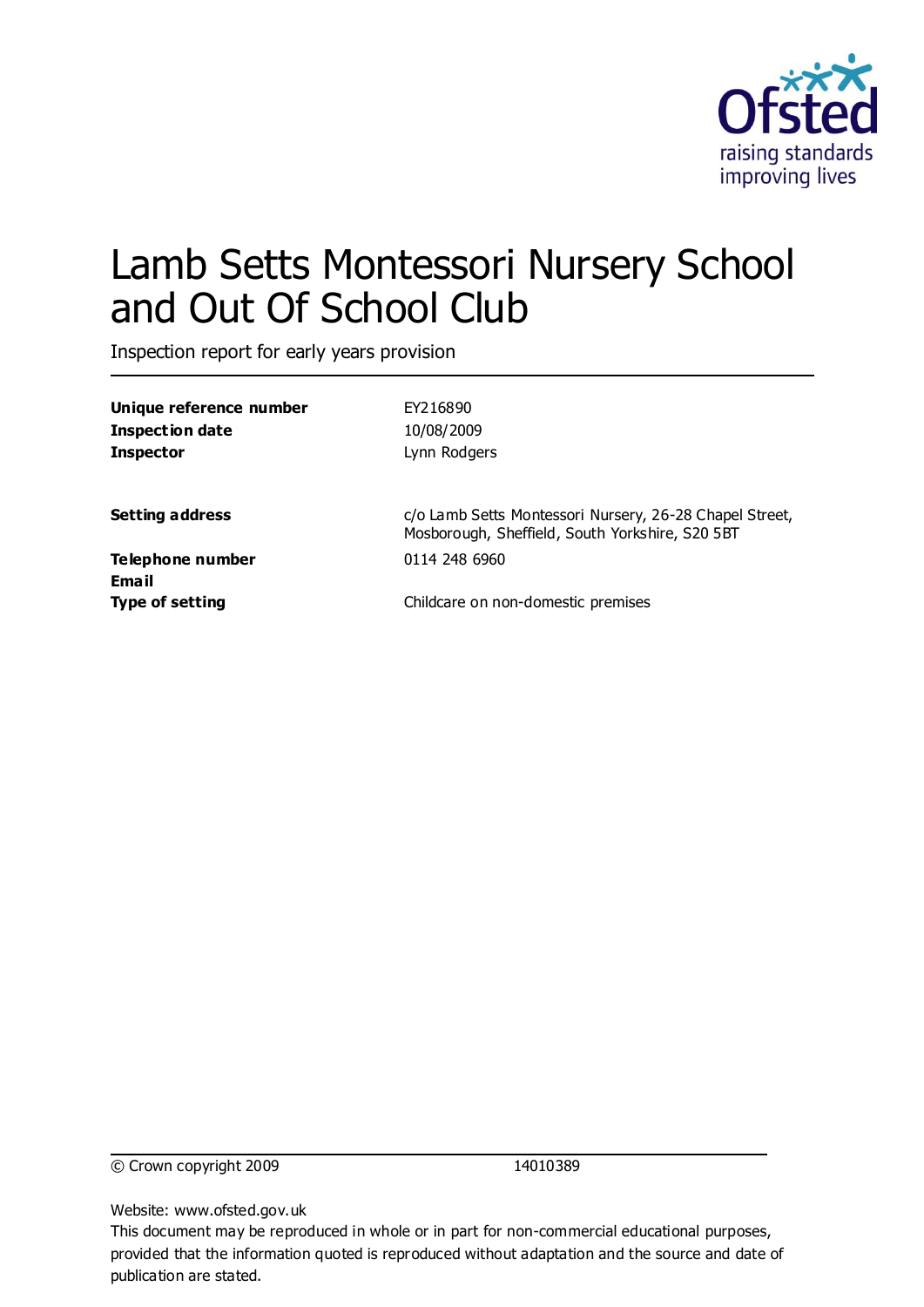#### **Introduction**

This inspection was carried out by Ofsted under Sections 49 and 50 of the Childcare Act 2006 on the quality and standards of the registered early years provision. 'Early years provision' refers to provision regulated by Ofsted for children from birth to 31 August following their fifth birthday (the early years age group). The registered person must ensure that this provision complies with the statutory framework for children's learning, development and welfare, known as the *Early* Years Foundation Stage.

The provider must provide a copy of this report to all parents with children at the setting where reasonably practicable. The provider must provide a copy of the report to any other person who asks for one, but may charge a fee for this service (The Childcare (Inspection) Regulations 2008 regulations 9 and 10).

Children only attend this setting before and/or after the school day and/or during the school holidays. The judgements in this report reflect the quality of early years provision offered to children during those periods.

The setting also makes provision for children older than the early years age group which is registered on the voluntary and/or compulsory part(s) of the Childcare Register. This report does not include an evaluation of that provision, but a comment about compliance with the requirements of the Childcare Register is included in Annex B.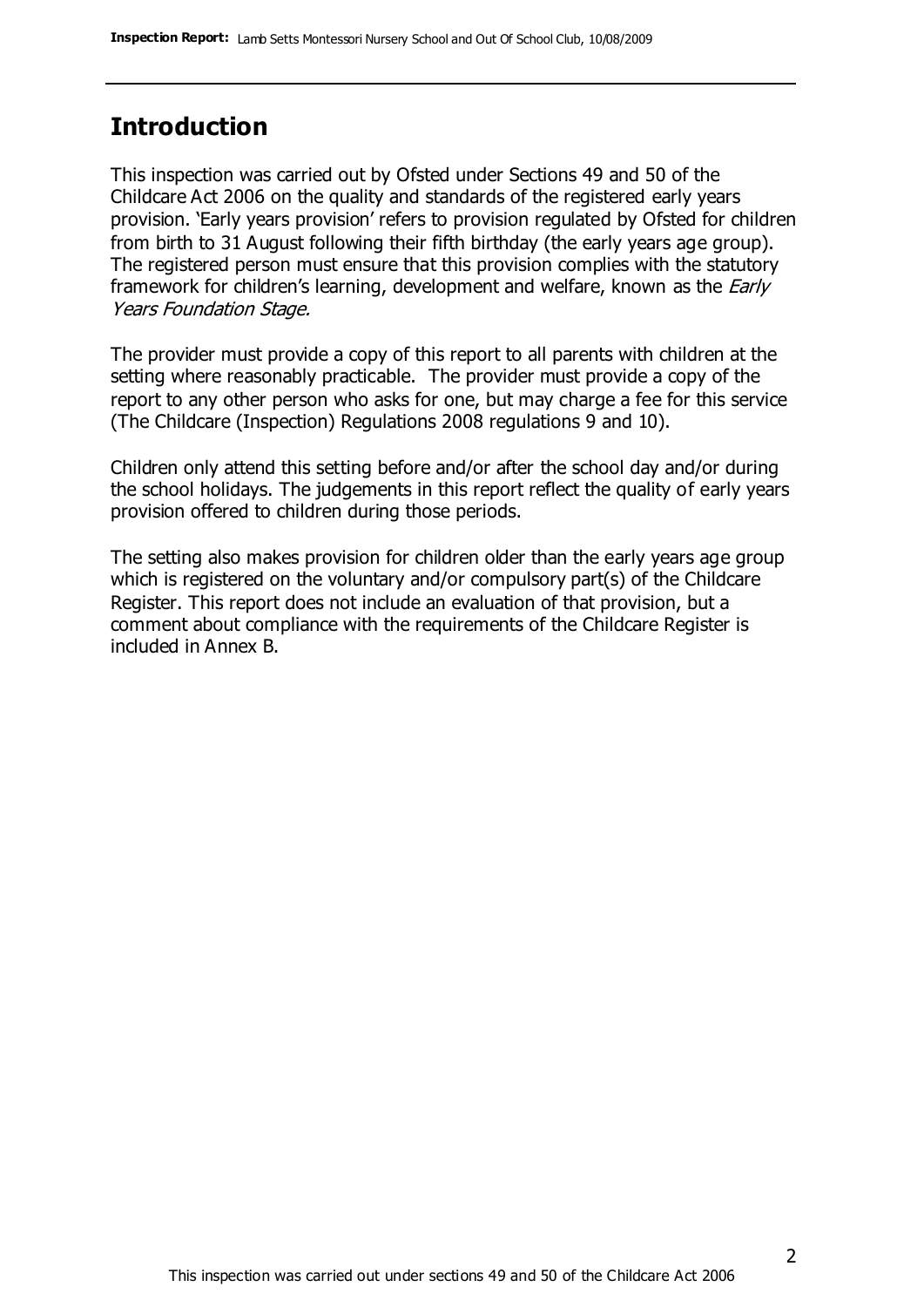### **Description of the setting**

Lamb Setts Montessori Nursery School and Out of School Club has been registered since 1994.

The setting is privately run. The building has three levels and the nursery is situated over the first two floors within a pair of converted terraced houses. There is a fully enclosed outdoor play area.

A maximum of 46 children may attend the nursery at any one time. There are currently 95 children on roll. Of these, 39 children receive funding for nursery education. There are currently 32 children attending the out of school service. The nursery is open each weekday from 08.00 to 18.00 for day care and 07.45 to 18.00 for the out of school care, for 51 weeks of the year. The nursery is registered on the Early Years Register and the compulsory and voluntary part of the Childcare Register.

All children share access to a secure enclosed outdoor play area. There are a total of 16 rooms for use. Children come from both the local and a wider catchment area. The nursery currently supports children with special educational needs and also supports children who speak English as an additional language. The nursery employs 19 staff. Eleven of the staff, including the manager hold appropriate early years qualifications and there are three staff who are working towards a qualification. The nursery follows the Montessori teaching approach to learning.

#### **Overall effectiveness of the early years provision**

Overall, the quality of the provision is good. The provider demonstrates a sound understanding of their strengths and areas for development, which effectively contributes to the on-going improvement of the service. The setting meets the needs of the children through; encouraging the parents to share information regarding their child's interests, dietary and religious requirements, the use of comforters, and getting to know their key worker. There is a very welcoming atmosphere, and several visits prior to children starting, are arranged to ensure they settle well. The setting operates an open door policy, staff always find time to talk to families and reassure them and all children are included. Continuous improvement is developed through; listening to parents and the children, respecting their wishes, welcoming any suggestions and regular self- evaluation of the practice.

#### **What steps need to be taken to improve provision further?**

To further improve the early years provision the registered person should:

- promote children's independence by providing more opportunities for them to serve themselves at meal times
- ensure students are fully supervised by their key workers, at all times.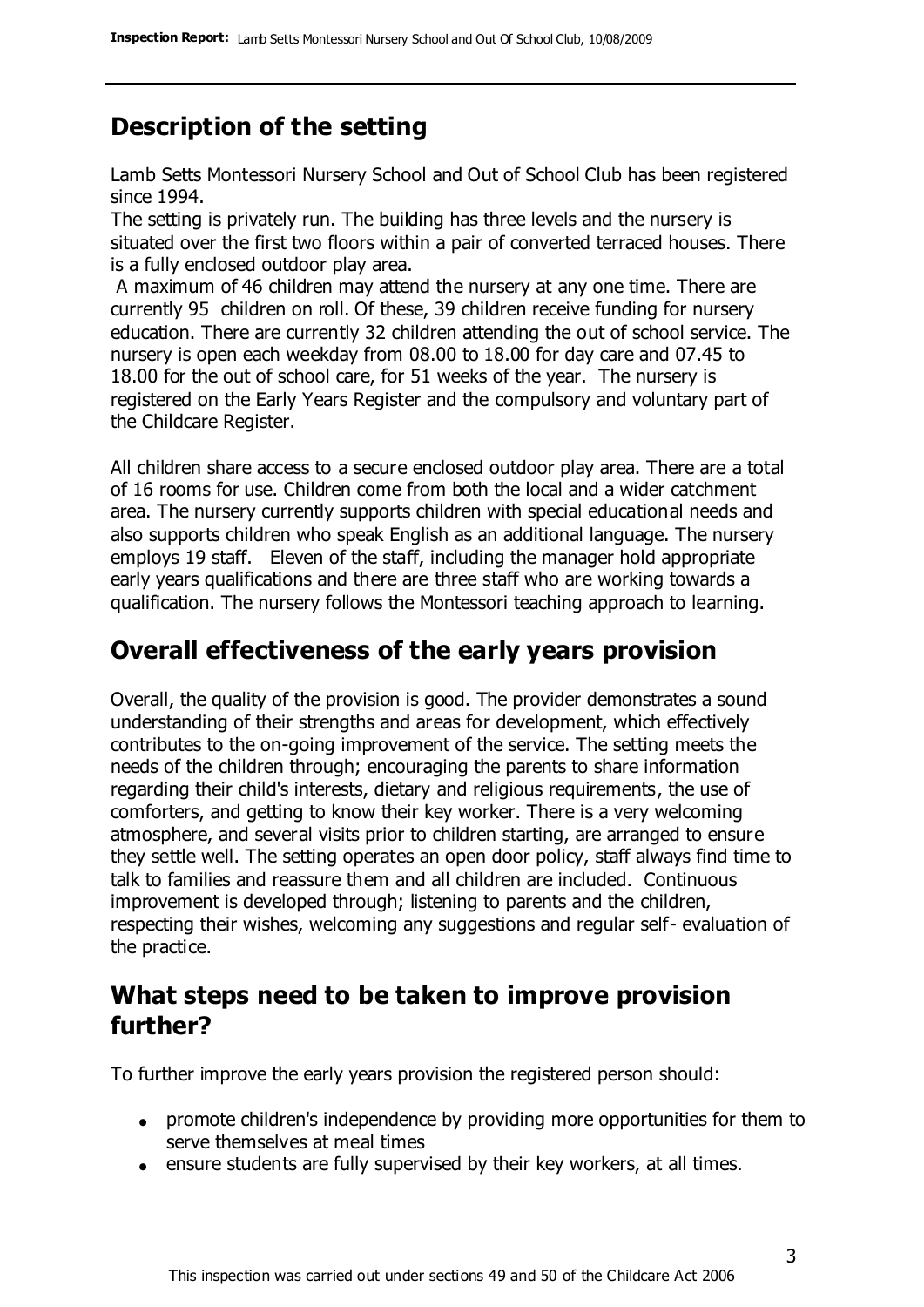### **The leadership and management of the early years provision**

Self-evaluation is beginning to be developed positively by the manager and staff. They discuss any areas for improvement during team meetings and include parent's comments and suggestions, as well as the children's wishes. The system for carrying out risk assessment is robust, with daily checks on all areas accessed by the children, and any hazards are noted, along with the action taken to rectify them. Similarly with outings, the staffing ratios are doubled, and first aid equipment and emergency contact numbers are taken with them to ensure the safety of the children and staff. All documentation pertaining to the care and education of the children, is in place, regularly reviewed, and staff are fully trained and vetted. The staff are deployed effectively for the safe and effective management of the setting, and children's individual needs are fully met in accordance with parent's wishes.

The planning of children's activities is appropriate, supports children's learning towards the early learning goals, and all areas of development are covered. There is a wide range of adult and child led activities that take into account children's interests and stages of development. Staff use the Montessori method of teaching, to ensure the children become active learners, possess a sensitivity and intellectual ability to absorb and learn from their environment. Assessments and observations are highly detailed with the children's starting points and next steps clearly identified. Children's information is recorded along with who has parental responsibility and accidents and medication issues are logged and signed by parents. The children's attendances are noted, emergency contact numbers and details of the authorised persons established and parent's wishes are respected.

Staff have the ability and training to administer emergency first aid treatment and there is appropriate public liability insurance cover. The manager carries out regular staff appraisals, where they discuss training, effective working practice, and any worries or issues. Staff have their own self appraisal forms, which they bring to the meeting and go through it together. There is a system for the monitoring and supervision of all students, however, there are times when the student's are not fully supported. The setting is registered as investors in people and receive support from the local authority. Improvements since the last inspection have been fully addressed and met. The setting reflects its on practice through; staff meetings, everyday checks, staff pass on their views and ideas, there is a suggestion box for staff and parents suggestions, and the children are asked for their ideas and views.

The outcomes for children are for them to be, ready for the next step of the enjoyed learning, to lay foundations to enable them to become confident, active learners and enjoy positive first experiences. Partnerships with parents and carers is extremely positive. They are fully informed about what their children do and what progress they make. Staff hand over verbally, share daily care sheets, pass on newsletters and information letters, and written, end of term reports. Parents have access to their children's development records, are invited to view slide shows, and attend the Saturday morning workshops. There are reading schemes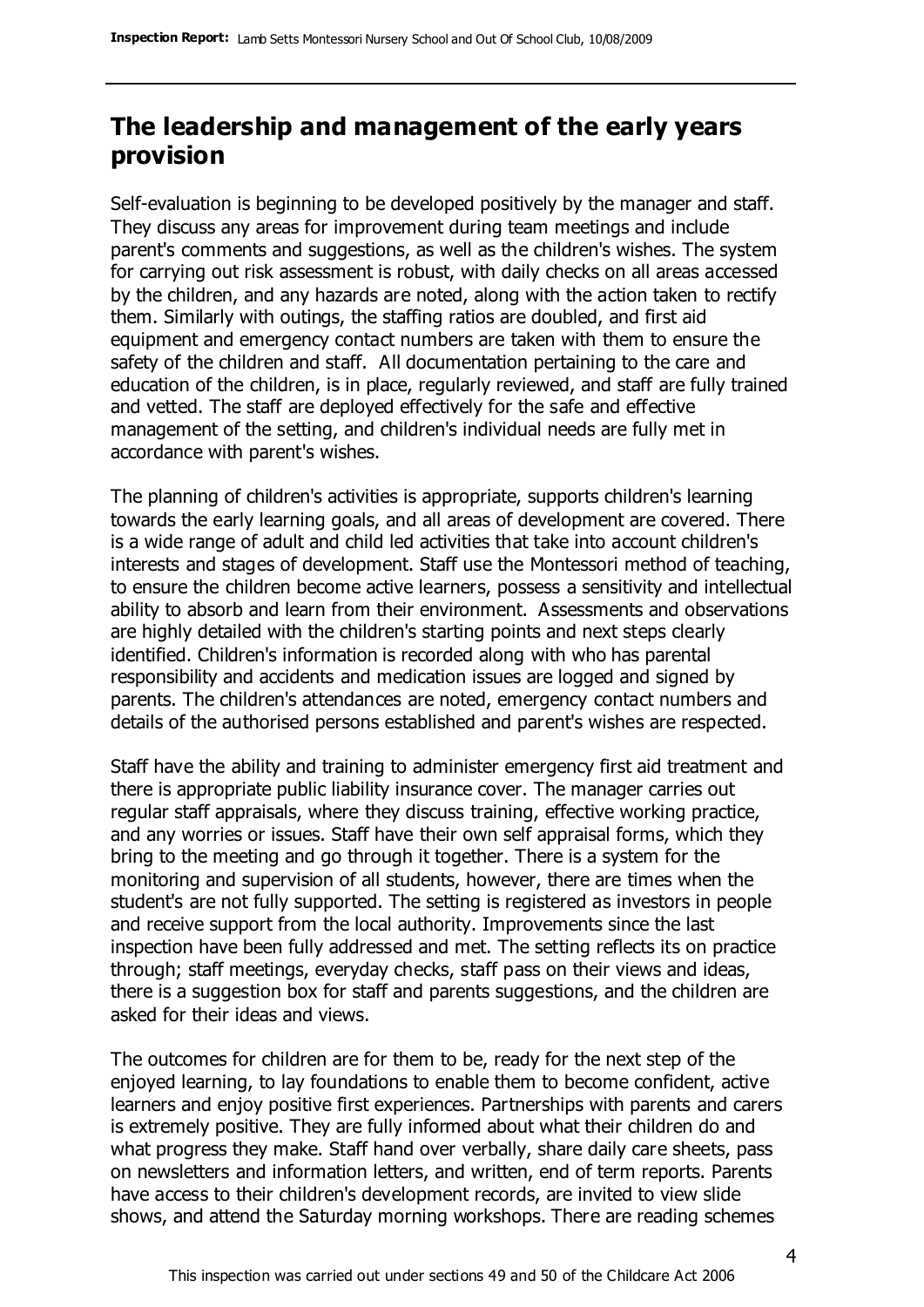for parents to share with their children at home. They are given a choice to access the planning for homework sheets, take the learning journals home, and a toy to share with the family. Links with other settings is established through, shared communication, visits to each setting by both sets of staff to enable the transition periods for the older children to be an enjoyable experience. (Inclusion)

#### **The quality and standards of the early years provision**

Adults show a very good understanding and knowledge of safeguarding chidlren. They follow the procedures of the local safeguarding children board, and all staff have completed basic or advanced training in this sensitive area. The manager is responsible for child protection issues and staff know the procedure for recording any concerns. Adults help children to feel safe through; regular discussions about stranger awareness, stray animals, holding hands, and walking carefully on the pavements. The children wear reflective wrists straps on walks, babies and toddlers go in their prams. The children follow basic rules, which include, no running inside, are involved in tidy up times, respect each other, tuck chairs under tables, and inform staff of any broken toys and spillages. Children are taught about crossing roads safely, they look and listen for any vehicles, and find a safe place to cross. They talk about space awareness, not bumping into each other and being mindful when playing on the bicycles.

Food and drink served is very healthy and nutritious, and meets children's dietary and religious requirements. There is a written menu showing a well balanced and varied diet. Staff clean and set tables, wear disposable gloves when handling food, and encourage the children to sit together. The staff support and serve the children and they are encouraged to wait and be patient. However, there are limited opportunities for children to serve themselves and therefore promote their independence at these times. Children are encouraged to follow the routines for promoting personal hygiene skills. Physical activity is fostered during in, and outdoor activities and play situations. The children have access to all areas, use good quality resources and equipment and enjoy the time spent at the setting. Fire evacuation is practiced regularly with all the chidlren and they know the routine and follow the staffs' lead. There are systems in place for sleep and rest times, appropriate toilet and changing facilities and staff are on hand to aid and assist the children. The children are encouraged to share, take turns, be kind and considerate and help each other. There are basic rules to follow, and children are encouraged to be responsible for their own actions and how these can effect others. Positive praise is used to raise children's self-esteem and make them feel important.

Activities are age appropriate, have a good balance of adult and child led situations and children have access to all the areas. Children are very vocal, confident and happy to talk about their pictures, what they like to do and their favourite things. Examples of children's work is on show around the setting. Children's creativity is positively fostered. For example, kitchen utensils strung on the fence outdoors for children to make music, hand painting, and older children making bead jewellery. Children can confidently name colours, make a set pattern with the materials and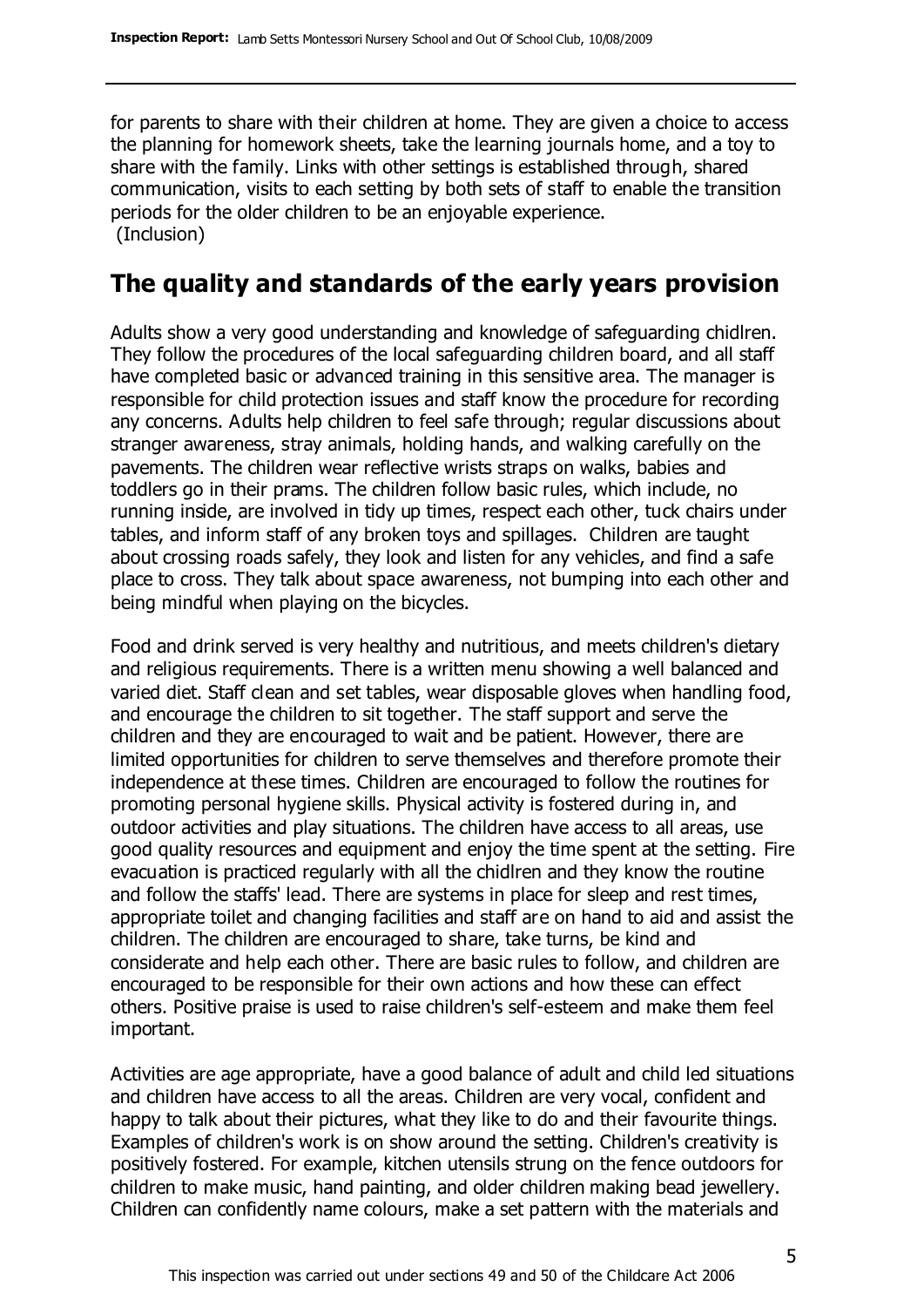talk about what they are doing. Children are beginning to learn the days of the week, care for the nursery pets, and access dressing up and role play activities. Children have meaningful discussions with one another, respond to adults, relate experiences, and ask questions. Staff integrate well with the children, talk to them, ask open ended questions to enable them to work things out for themselves. The children have access to books, games, sing songs, and the very young children are encouraged to say their names, make baby noises, using facial expressions and rhymes. Children have access to computers, learn basic math, recognise some letters and numbers and are able to match for size and shape, build with various construction, recognise colours, and explore using different objects.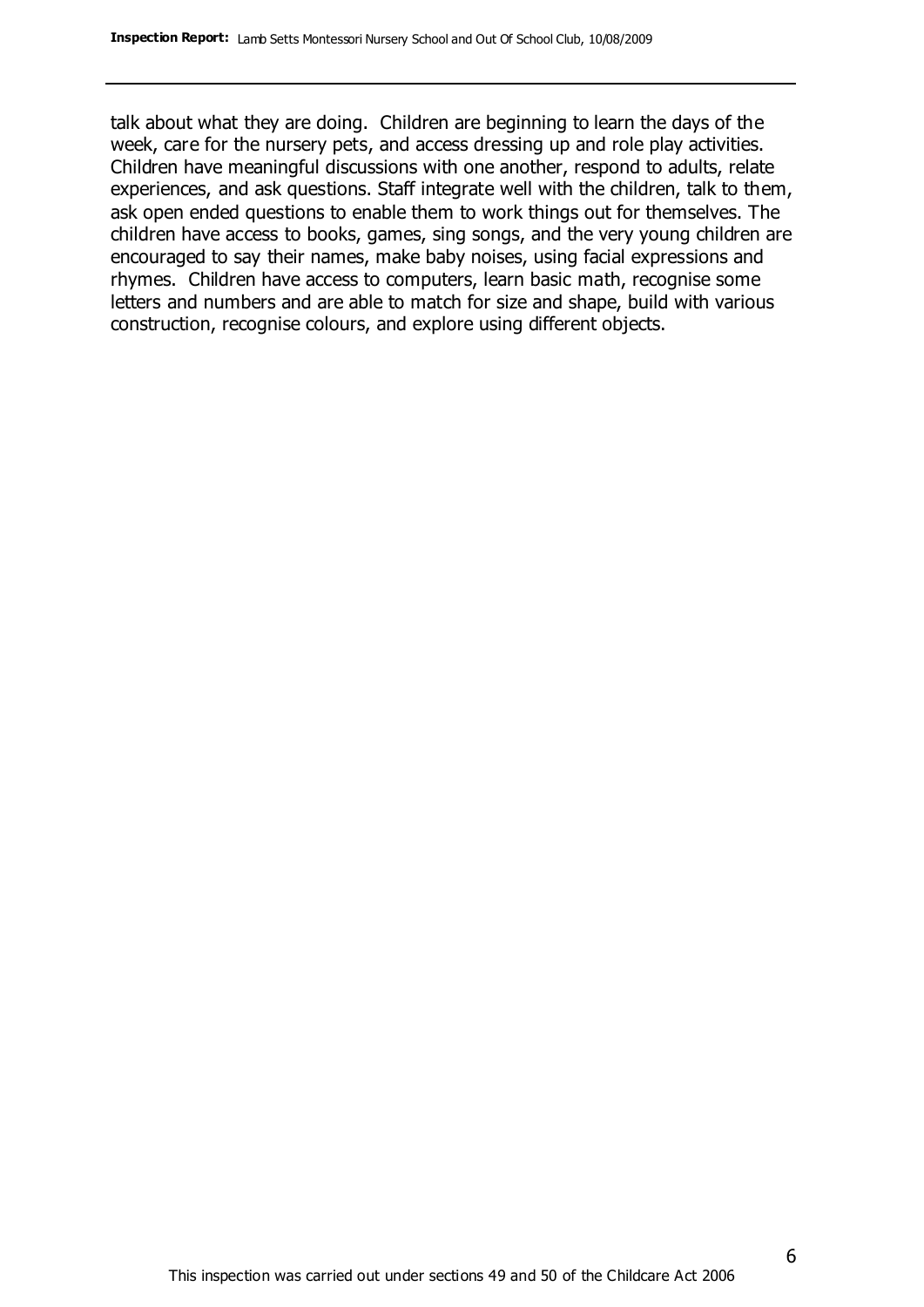## **Annex A: record of inspection judgements**

#### **The key inspection judgements and what they mean**

Grade 1 is Outstanding: this aspect of the provision is of exceptionally high quality Grade 2 is Good: this aspect of the provision is strong Grade 3 is Satisfactory: this aspect of the provision is sound Grade 4 is Inadequate: this aspect of the provision is not good enough

#### **Overall effectiveness**

| How effective is the provision in meeting the needs<br>of children in the Early Years Foundation Stage? |  |
|---------------------------------------------------------------------------------------------------------|--|
| How well does the provision promote inclusive practice?                                                 |  |
| The capacity of the provision to maintain continuous                                                    |  |
| improvement.                                                                                            |  |

#### **Leadership and management**

| How effectively is provision in the Early Years               |  |
|---------------------------------------------------------------|--|
| <b>Foundation Stage led and managed?</b>                      |  |
| How effective is the setting's self-evaluation, including the |  |
| steps taken to promote improvement?                           |  |
| How well does the setting work in partnership with parents    |  |
| and others?                                                   |  |
| How well are children safeguarded?                            |  |

#### **Quality and standards**

| How effectively are children in the Early Years<br><b>Foundation Stage helped to learn and develop?</b> |               |
|---------------------------------------------------------------------------------------------------------|---------------|
| How effectively is the welfare of children in the Early                                                 |               |
| <b>Years Foundation Stage promoted?</b>                                                                 |               |
| How well are children helped to stay safe?                                                              | っ             |
| How well are children helped to be healthy?                                                             |               |
| How well are children helped to enjoy and achieve?                                                      | າ             |
| How well are children helped to make a positive                                                         | $\mathcal{P}$ |
| contribution?                                                                                           |               |
| How well are children helped develop skills that will                                                   |               |
| contribute to their future economic well-being?                                                         |               |

Any complaints about the inspection or report should be made following the procedures set out in the guidance available from Ofsted's website: www.ofsted.gov.uk